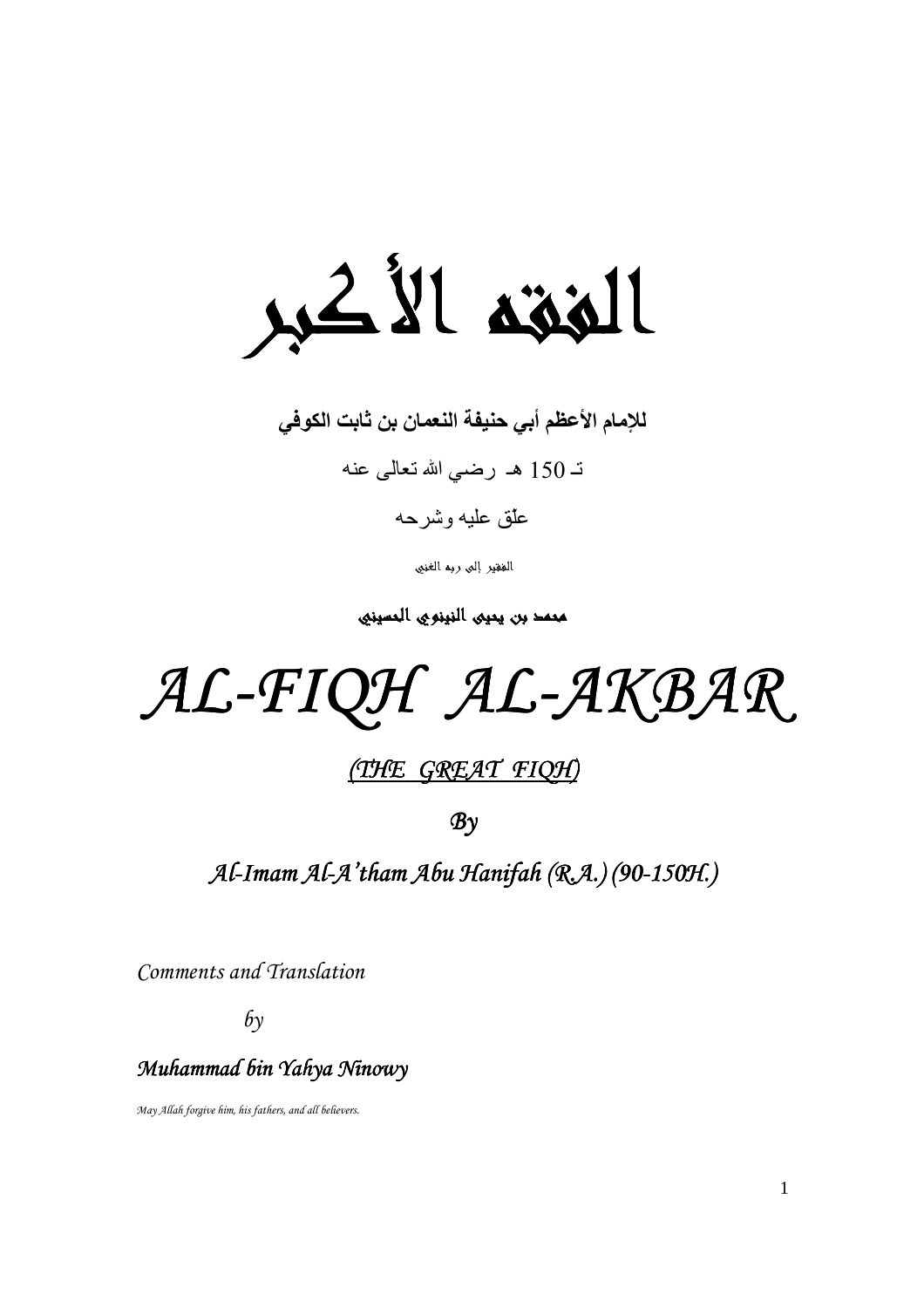سم الله الرحمن الرحيم

#### The Text of Al-Figh Al-Akbar,

By Al-Imam Al-A'tham Abu Hanifah, radiya Allah anhu.

#### The basics of Monotheism (Tawheed):

أصل التوحيد و ما يصح الاعتقاد عليه يجب أن يقول:

باب التوحيد:

The basics of monotheism  $(Tawheed)^1$ , and that which makes faith (Iman) valid, that one savs:

1- أمنت بالله و ملائكته و كتبه و رسله و البعث بعد الموت و القدر خيره و شره من الله تعالى ¸ والحساب و الميزان و الجنة والنار حق كله.

1. I believe in Allah), His angels, His books, His messengers, resurrection after death, fate, whether good and bad is from Allah Ta'ala, the accounting, the scale, hellfire, and paradise, all is true.

2- والله تعالى واحد لا من طريق العدد ولكن من طريق أنه لا شريك له قل هو الله أحد الله الصمد لم يلد ولم يولد ولم يكن له كفواً أحد

2. Allah is One, not in a numerical sense, but in the sense that He has no partner – "Say: He is Allah The One; Allah the Samad<sup>2</sup>; He begets not, nor was He begotten; and there is nothing comparable to Him."

1- Monotheism: means Tawheed. Some people translate Tawheed of Allah as "unity of Allah", this is a dangerously erroneous translation, which may lead to blasphemy. Tawheed entails knowing The Creator, by His attributes of Perfection indicating His absolute uniqueness and Oneness. Notice that Al-imam Abu Hanifah (r.a.) mentions the Islamic Tawheed as one, reflecting the belief of early righteous Muslims. This refutes the evil innovators who presented a recent philosophical concept of Tawheed being three kinds (i.e. rububiyyah, uluiyyah, and asma wa sifat). Know, may Allah guide you, that such classification was never mentioned in the Qur'an, nor was it ever taught or even mentioned by the Prophet, sallallahu alahi wa aalihi wa sallam, through out his entire life, nor any of the Ahlul Bayt or Sahaba al-Kiram ever even mentioned it, nor any of the massive numbers of Taabi'een nor Tabi'at-Taabi'een. Simply stated, the new innovation of three Tawheeds instead of One, is a recent, unnecessary, and flawed philosophy. One should exercise the best efforts to adhere to the pure Tawheed as in the Our'an and authentic Sunnah, and reject innovations made by fallible people.

2- As-Samad: it is mentioned in the  $2^{nd}$  ayah of Surat Al-Ikhlaas, aka: surat At-Tawheed, and it is among the names of Superiority of Allah Ta'ala. As-Samad means: The One who is not in need of anything for anything, yet everything is in need of Him for everything.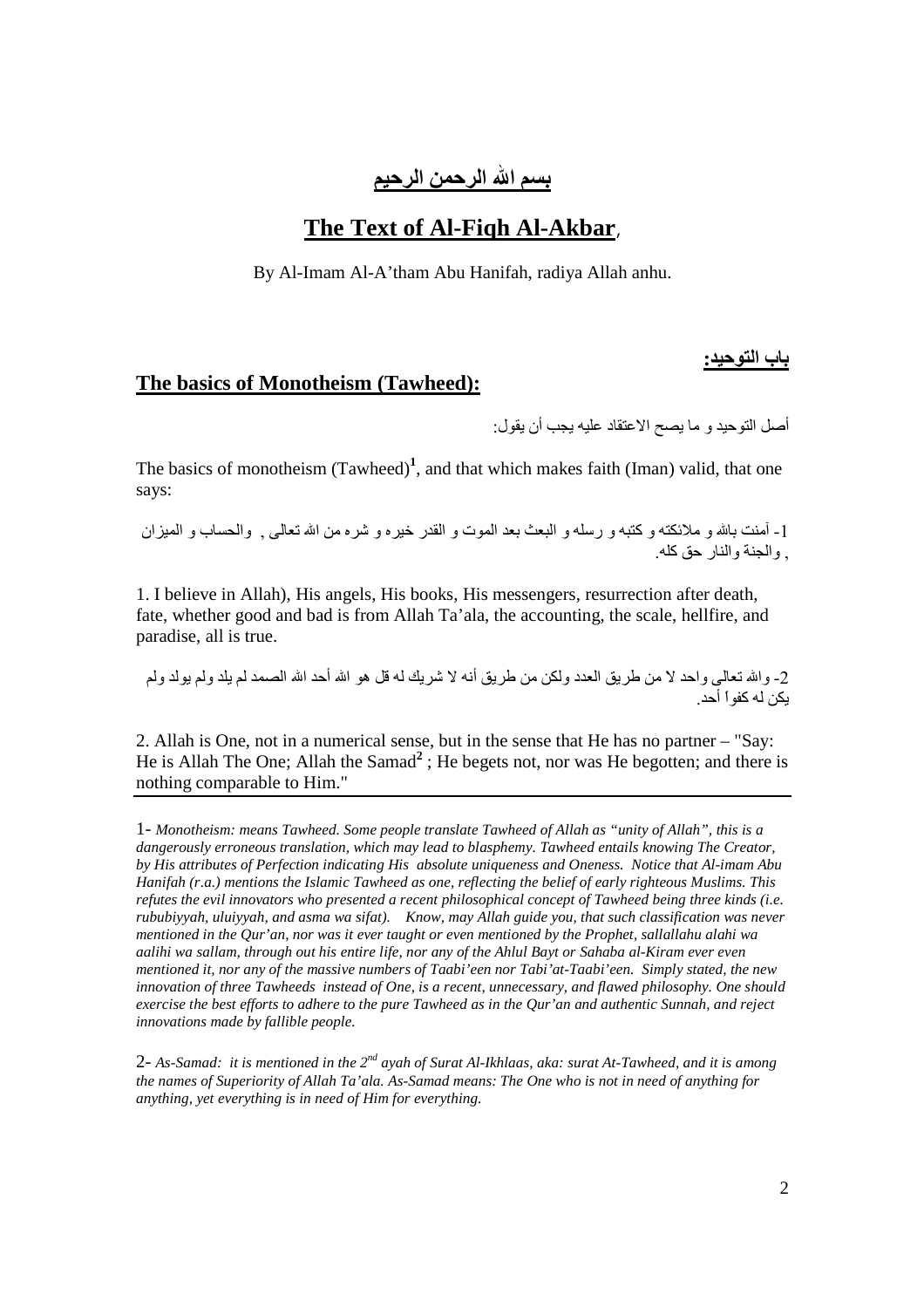3- لا يشبه شبنًا من الأشباء من خلقه و لا يشبهه شيء من خلقه.

3. He does not resemble anything of His creation, nor does anything among His creation resemble Him.

4- لم بز ل و لا بز ال بأسمائه و صفاته الذاتبة و الفعلبة

4. He has eternally<sup>1</sup> existed, and will everlastingly<sup>2</sup> exist, with His names and attributes. both relating to Him and His actions –not subject to change-.

5- أما الذاتية فالحياة والقدرة والعلم والكلام والسمع والبصر والارادة ¸ وأما الفعلية فالتخليق والترزيق و الانشاء<br>والابداع والصنع وغير ذلك من صفات الفعل .

5. As for the attributes relating to Him, they are: Life, Power, Knowledge, kalam, Hearing, Sight, and Will. As for those relating to His actions, they are: Creating, Sustenance, Originating, Making, Fashioning, and other attributes of actions.

6- لم بز ل و لا بز ال بأسمائه و صفاته لم بحدث له اسم و لا صفة ٍ

6. He has eternally existed, and will everlastingly exist, with His attributes and names; neither attribute nor name was created -or subject to change-.

7. He has eternally been The All-Knowing, by of His knowledge, and His knowledge (just like the rest of His attributes) is an eternal attribute.

8. He has eternally been attributed with Power, by His Power, and His power is an eternal attribute.

9- ومتكلما بكلامه. والكلام صفة في الأز ل.

9. He has eternally been attributed with Al-Kalam, by His Speech and His Speech is an eternal attribute.

1. Eternal: when eternal or eternity is added to Allah's attributes, it means an absolute eternity with no beginning, as beginning is a thing, and Allah is The Creator of everything. Also beginning entails time, and Allah is The Creator of time. It is a reflection of the Arabic word: Al-Azali.

2. Everlasting: it means without an end. [Al-Abadi]. Both The Eternal and Everlasting are the English translation of the ayah: [مو الأول والآخر], which means: He is the Eternal with no beginning and The Everlasting with no end. It does not mean the first and the last, like some erroneous translations.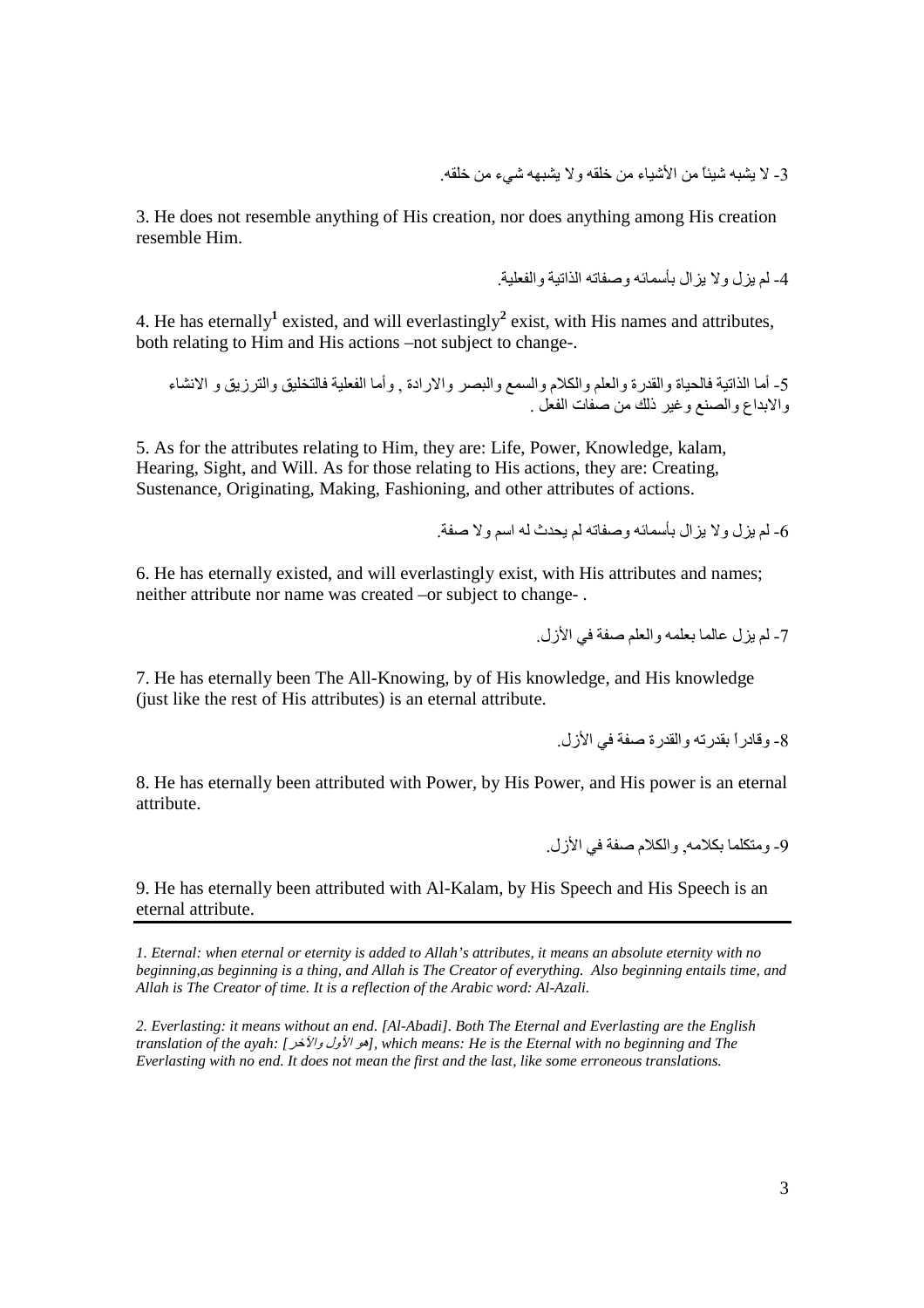10 - وخالقا بتخليقه و التخليق صفة في الأز ل

10. He has eternally been The Creator, by Creating, and His creating is an eternal attribute.

11- وفاعلا بفعله , والفعل صفة في الأز ل والفاعل هو الله تعالى, والفعل صفة في الأز ل والمفعول مخلوق , وفعل الله تعالى غير مخلوق

11- He wills for actions and things to happen, His will to initiate a certain thing is an eternal attribute. He is The One willing for it to happen. His will is an eternal attribute: the object of His Will is creation, and His action is non-created.

12- وصفاته في الأزل غير محدثة ولا مخلوقة. فمن قال: إنها مخلوقة أو محدثة. أو وقف. أو شك فيها فهو كافر بالله تعالمي

12- His attributes existed in eternity: they did not exist after being non-existent, nor were they created. Whoever says that they are created, existed after being non-existent, or is uncertain about the attributes and doubts them, is a disbeliever in Allah Ta'ala.

باب القرآن الكريم<u>.</u>

#### The Glorious Our'an:

13- والقر آن كلام الله تعالى في المصـاحف مكتوب ٍ وفي القلوب محفوظ و على الألسن مقروء ٍ و على النبي عليه<br>الصـلاة والسلام منزّل ٍ ولفظنا بالقر آن مخلوق وكتابتنا له مخلوقة وقر ائتنا له مخلوقة والقر آن غير مخلوق ِ

13. The Qur'an is the Kalam of Allah Ta'ala, written on books (masahif), preserved in the hearts, recited on the tongues, and revealed to the Prophet, sallallahu alahi wa aalihi wa sallam. Our utterance of the Qur'an is created, and our recitation of the Qur'an is created, but the Our'an (as the attribute of Kalam of Allah) is not created.

14- وما ذكر الله تعالى في القر أن حكاية عن موسى وغير ه من الأنبياء عليهم الصلاة والسلام. وعن فرعون وإبليس فإن ذلك كله كلام الله تعالى إخباراً عنهم, وكلام الله تعالى غير مخلوق وكلام موسى وغيره من المخلوقين مخلوق و القر أن كلام الله تعالى فهو قديم لاكلامهم

14- And what Allah Ta'ala mentioned in the Qur'an about Moses and other of the prophets – alayhem assalatu wassalam - and also about the Pharaoh and Satan, all of it is Allah's Kalam, informing us about them. Allah's Kalam is not created, but the speech of Moses and other creation is created. The Qur'an is the Kalam of Allah Ta'ala, hence, it is not created, unlike the creation.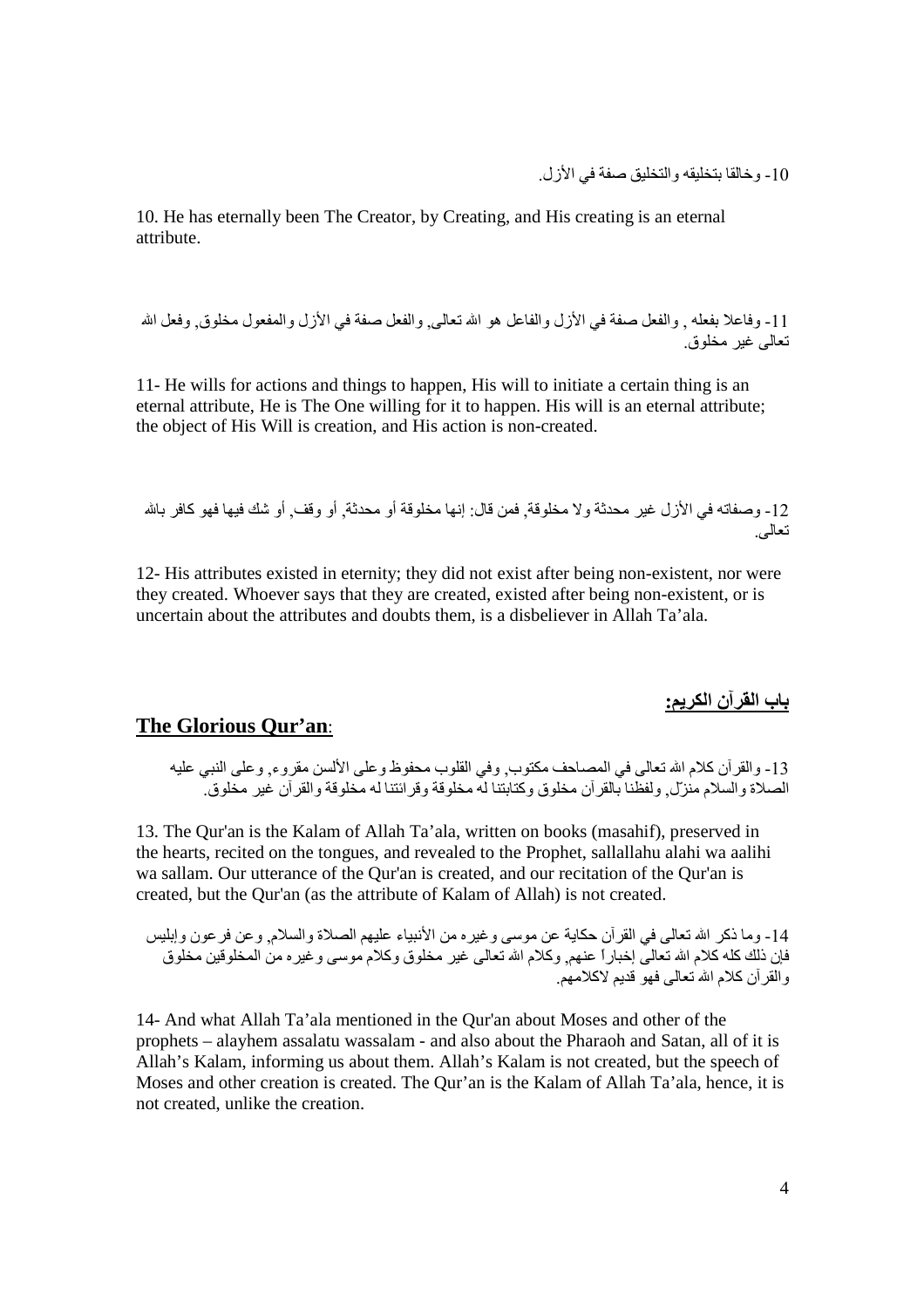15 ـ وسمع موسى عليه السلام كلام الله تعالى كما قال الله تعالى: { وكلم الله موسى نكليما} ٍ وقد كان الله تعالى متكلمًا ولم يكن كلم موسى عليه السلام وقد كان الله خالقًا في الأزل ولم يخلق الخلق وليس كمثله شيء و هو السميع البصير <sub>.</sub> فلما كلم الله موسى كلمه بكلامه الذي هو له صفة في الأزل.

15- Moses, alayhi assalam, received the Kalam of Allah Ta'ala, as Allah Ta'ala mentioned (which means) : "and Allah addressed Moses in speech." Therefore, Allah Ta'ala was always attributed with Kalam in eternity, before willing to reveal anything to Moses. Just as Allah Ta'ala, was The Creator in eternity, even without having created anything. : "Nothing is like Him, and He is attributed with Hearing and Sight." When Allah addressed Moses He did so with His Kalam that is an eternal attribute.

باب مخالفة صفات الله عزوجل للحوادث:\_

#### **Dissimilar from every creation in every respect**

16- و,L آO 4;[ف ,Lت ا3]G./

16- And all of His attributes are unlike the attributes of the creation.

17- بعلم لاكعلمنا

17- He is attributed with knowledge, which is unlike our knowledge.

18- ويقدر الاكقدر تنا.

18- He is attributed with Power, which is unlike our power.

19- ويرى لاكر ؤيتنا.

19- He is attributed with Sight, which is unlike our sight.

20- ويسمع لاكسمعنا

20- He is attributed with Hearing, which is unlike our hearing.

21- و9%F & آ9;( وBI/ I9%F 4d&ت واBوف وا 
 9%F 4= ;C و&وف.

21- Allah Ta'ala is attributed with Kalam which is unlike our speech, as it is neither by means of organs, parts, limbs, sounds, nor letters (alphabets).

22- والحروف مخلوقة وكلام الله تعالى غير مخلوق.

22- Letters (alphabets or Sounds) are a creation. Yet Allah's Kalam is not created.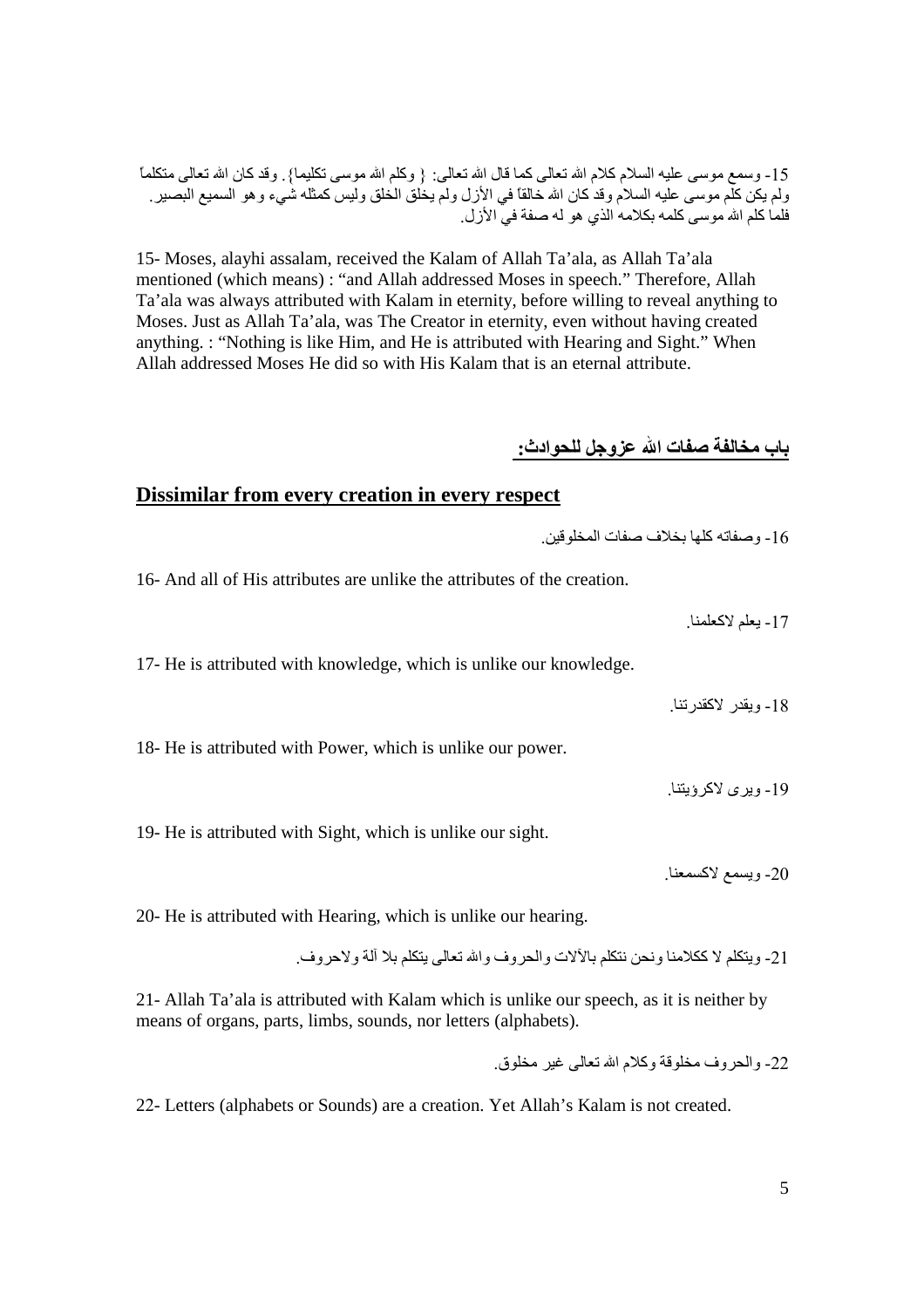#### باب جوهر التوحيد ومايجب لله ع<u>زوجل:</u>

23- و هو شيء لا كالأشياء.

#### **The Core of Tawheed [monotheism]:**

23- He is an "entity/thing", but unlike other entities/things.

24- ومعنى الشيء اثباته بلا جسم ولاجو هر ولاعَرَض

24- The intended meaning of saying He is a "thing," is to merely affirm His existence, but He is not a body**<sup>1</sup>** , nor substance. Neither composed of nor consists of parts of a whole, or a whole without parts.

25- ولاحد له.

25- He does not have limits nor ends**<sup>2</sup>** .

26- و لاضدٌ له ولاندٌ له ٍ

26- He does not have equals nor comparables.

27- و لامثل له.

27- There is nothing similar to Him.

- *1. Allah Ta'ala is not a body, nor is He a matter that has a mass and occupies space. Allah Ta'ala is The Creator of mass, matter, bodies and physics. The laws of physics do not limit Him, but certainly limits everything. Attributing Allah Ta'ala with a body, or similar to body, body organs, or limbs leads to unambiguous blasphemy. Allah is The Creator and is not similar to the creation.*
- *2. Allah Ta'ala is not attributed with limits nor ends, because limits, ends, space, place, directions, time, above, below, and everything else are all His creation. He, subhanahu wa Ta'ala, existed eternally when nothing else existed, i.e. no place, no space, no directions, no limits, no above no below, etc.. all those were brought into existence by Allah, who is not in need of them to exist, and existed before their creation without needing them. Attributing Allah Ta'ala with being confined to the sky, heaven, or above the 7th heaven, sitting on a throne, consisting of organs and limbs, being a mass, governed by space or time, being limited by His creation….etc., leads to unambiguous blasphemy. Allah is The Creator, and He does not resemble the creation in anyway. Nothing is like Him.*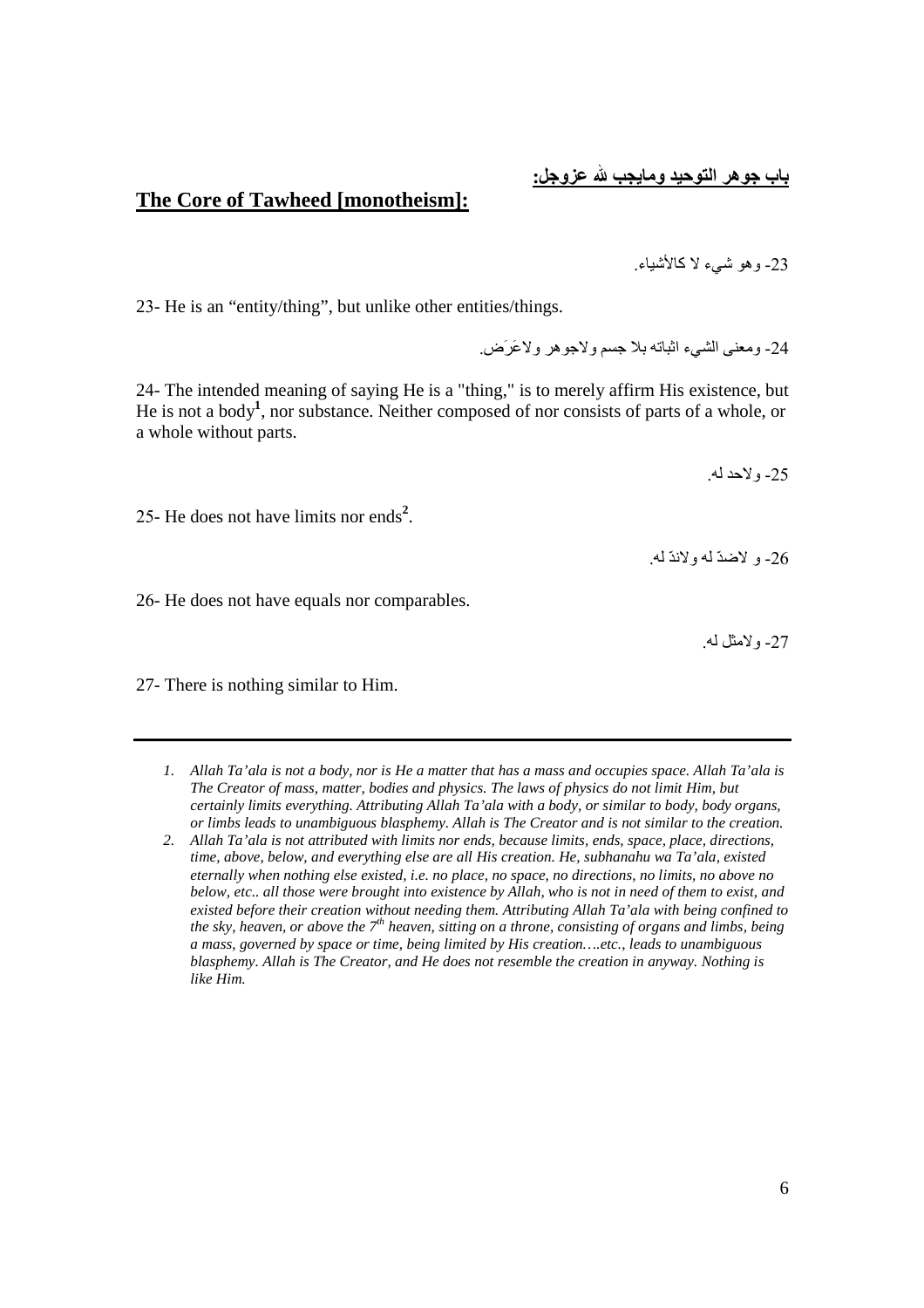#### باب التفويض في المتشابه من الآيات في توحيد الله وصفاته جلِّ جلاله مع نفي الكيف عنه سبحانه: Submitting to Allah [Tafweedh] in the Mutashabihaat of Ayahs<sup>1</sup>, without a how/modality:

28- وله يد ووجه ونفس كما ذكره الله تعالى في القرآن فما ذكره الله تعالى في القرآن من ذكر الوجه والبد والنفس فهو صفات له بلا كيف

28- He added to Himself meanings of Yad (literal meaning is a Hand), Wajh (literal meaning is Face), and Nafs (literal meaning is Self); as Allah Ta'ala mentioned in the Our'an. Hence, what Allah Ta'ala mentioned about the Yad, Wajh, and Nafs, are meanings He added to Himself, without a "how" (modality).

29- ولايقال: إن يده قدرته أو نعمته. لأن فيه إبطال الصفة [وهذا رد على من أر اد تحديد معنى اليد وتفسير ها على أنها القدرة أو النعمة حصر ل والإمام يشير إلى أن الآية التي ورد فيها ذكر اليد هي من الآيات المتشابهة التي لايعلم حقيقتها وكنهها إلا الله وسبيل النجاة في ذلك هو تفويض المعنى مطلقاً إلى الله مع تنزيهه جل وعلا عن مشابهة المخلوقات فلايقال يدٌ حقيقيةٌ ولاجارحةٌ ومن قال بأنّها عضو من كل أو جزء من جسم مركب أو جارحة فقد كفر ٍ و لابقال كبف] و هو قول أهل القدر و الاعتز ال

29- It should not be said that His Yad definitively means His power or His bounty (exclusively), because such a definitive (and exclusive) interpretation may negate the meaning (Allah willed). This is the method of the (Qadariyyah) and the Mu'tazilah.

30- ولكن بده صفته بلا كيف

30- Rather, His Yad is a meaning He added to Himself without a "how" [modality], (as there cannot be a how, because it is not similar to the creation, not limbs, organs, parts,...etc., a modality, for or shape can only be applied to the creation and attributes of the creation).

31- وغضبه ورضاه صفتان من صفاته تعالى بلاكيف.

31- Anger and pleasure, are two meanings He added to Himself, but (must be understood) without a "how" [modality].

1. The Ayat of the Qur'an are classified as per Surat Al-Imran, ayah 7, into two types; Ayat Mutashabihaat and Ayat Muhkamaat. Linguistically, The Muhkamat verses are those who linguistically and intellectually cannot accept but one meaning, such as يقل هو الله أحد which can only mean that Allah is One. The other verses, Ayat Mutashabihaat, are those ayat who linguistically and intellectually may accept more than one meaning. An example would be (بد الله فوق أبديهم) which means if translated literally: the hand of Allah is above their hands; yet attributing Allah with limbs or organs leads to blasphemy, hence, Al-imam Abu Hanifah  $(r.a)$  mentioned his way and the way of the pious predecessors in understanding such "Mutashabihaat" words, which is believing in such verses and submitting their entire meaning to Allah [Tafweedh]. Furthermore, Imam Abu Hanifah, warned from assigning a specific meaning to such verses, even if those meanings are facilitated linguistically and do not contradict the attributes of Perfection of Allah Ta'ala. One thing must be emphasized though, namely one must have no doubt that those kinds of verses do not intend to assign a limb, organ, or any attribute of any creation in any aspect. Attributing such

things to Allah Ta'ala, leads to blasphemy.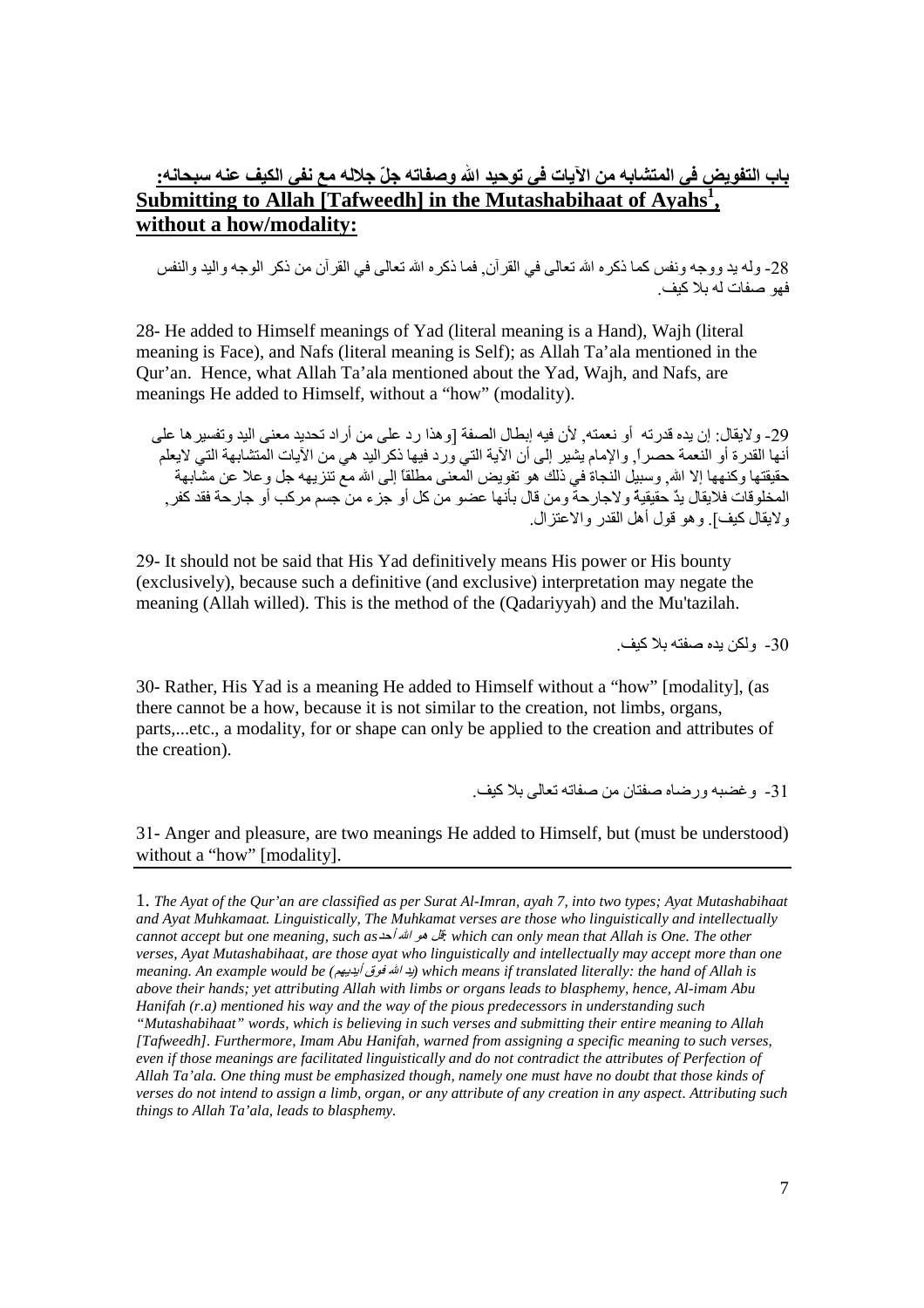#### **The Creating and Decree:**

32- خلق الله تعالى الأشباء لامن شيء. وكان الله تعالى عالمًا في الأز ل بالأشباء قبل كو نها .

32- Allah Ta'ala created things out of nothing (He brought entities from the state of nonexistence into existence), and He had knowledge of them in eternity, before their creation.

33- وهو الذي قدّر الأشباء وقضاها

33- He is The One who willed and decreed for all things to happen.

34- ولايكون في الدنيا ولا في الأخرة شيء إلا بمشيئته وعلمه وقضائه وقدره وكَثبه في اللوح المحفوظ ولكن كتبه باله صف لابالحكم

34- Nothing happens in this universe or in the hereafter except by His will, His knowledge, His judgment, predestination, and except it being written on the Sacred Tablet (Al-Lawh Al-Mah'footh), yet this inscription is description, not foreordaining.

35- والقضاء والقدر والمشيئة صفاته في الأزل بلا كيف

35- The Ruling (Qada), Decree (Qadar) and Will are eternal attributes without "how" [modality].

36- يعلم الله تعالى المعدوم في حال عدمه معدوماً ويعلم أنه كيف بكون إذا أوجده

36- Allah Ta'ala knows the non-existent, while in its state of non-existence, as non-existent. And He knows how it will be when He brings it into existence.

۔<br>37- ويعلّم الله تعالى الموجود في حال وجوده موجوداً وبعلم أنه كيف بكون فناؤه

37- Allah Ta'ala knows the existent, while in its state of existence, as existent, and He knows how it will perish.

38- ويعلم الله تعالى القائم في حال قيامه قائماً, وإذا قعد علمه قاعداً في حال قعوده من غير أن يتغير أويحدث له علم

38- Allah Ta'ala knows the one who is standing, while in the state of standing as standing, and when in the state of sitting, as sitting, without Allah's knowledge being changed, or new knowledge added to Him.

39- ولكن التغيّر والاختلاف يحدث في المخلو قين.

39- For change and alteration are attributes of the creation (not The Creator).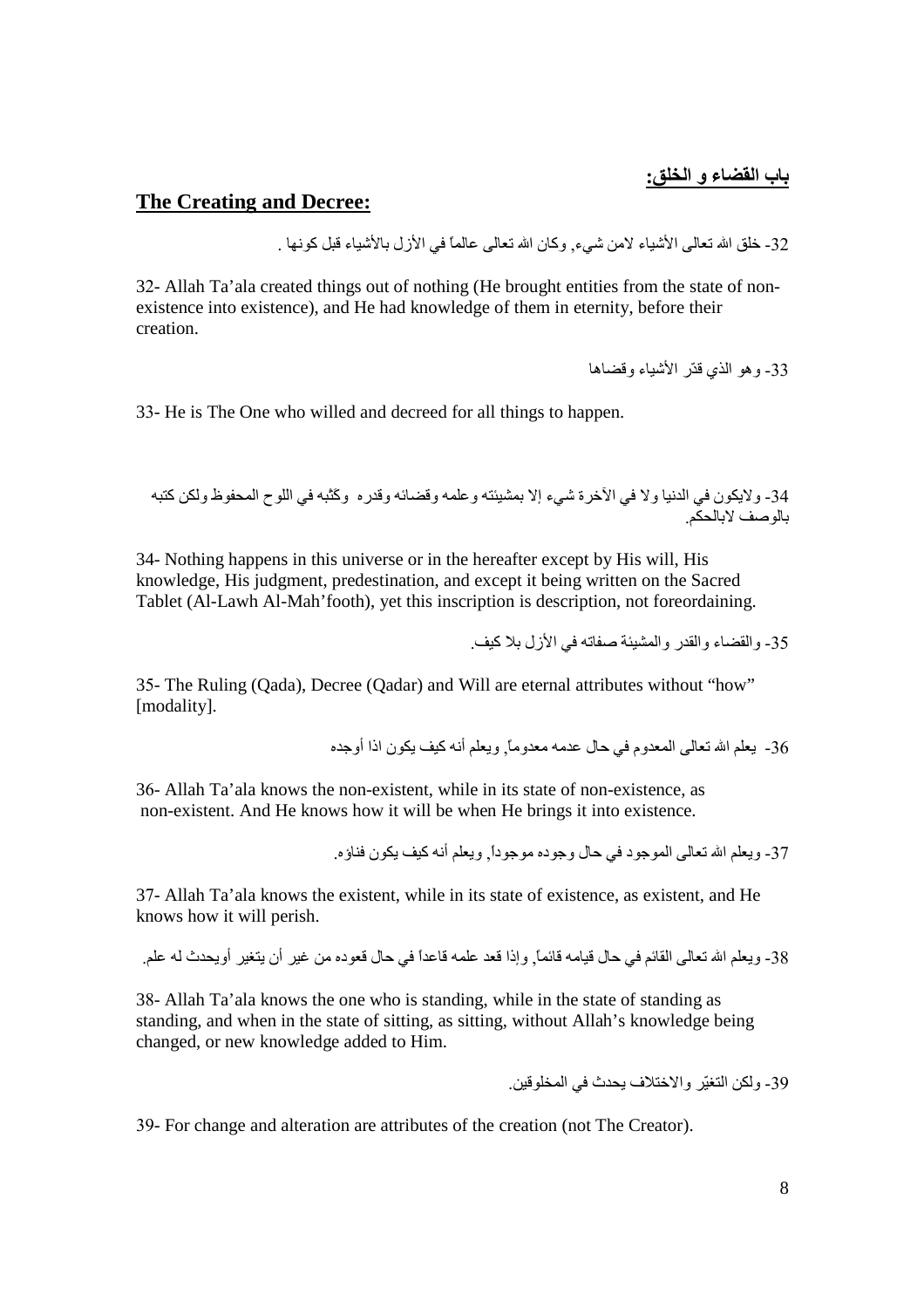#### The natural intellectual capacity [fitra]:

40- خلق الله تعالى الخلق سليماً من الكفر والإيمان٬ ثم خاطبهم وأمر هم ونهاهم فكفر من كفر بفعله وإنكاره وجحوده الحق بخذلان الله تعالى إياه ٍ و آمن من آمن بفعله و إفر ار ه و تتصديقه بتوفيق الله تعالى إياه و نصر ته له

40- Allah Ta'ala created the creation free of both belief and disbelief, and then He addressed them commanding and prohibiting them. Some people committed blasphemy through actions, denial and disbelief in the truth by Allah abandoning them. Those who believe did so through actions, testification, and affirmation, by Allah guiding and supporting them.

41- أخرج ذرية أدم من صلبه على صور الذرّ فجعلهم عقلاء فخاطبهم وأمر هم بالإيمان ونهاهم عن الكفر فأقروا له بالربوبية فكان ذلك منهم إيماناً فهم يولدون على نلك الفطرة, ومن كفر بعد ذلك فقد بدّل وغيّر , ومن آمن وصدق فقد ثبت عليه وداوم

41- He brought forth the offspring of Adam, alayhi assalam, from his loins in the as particles, and gave them intelligence. Then He addressed them and commanded them to believe and forbade them from disbelief. Then they submitted to His Godhood, which affirms their belief in Him. Hence, they are born (on the fitra) in this state (in which they were initially exposed to the environment of belief) therefore they are conditioned to believe. Whosoever disbelieves thereafter is therefore changing and altering their original prior state –of belief-, and whosoever believes and affirms has conformed and remained steadfast.

#### باب أفعال العباد بين التخيير المطلق و التسبيرالمطلق: Actions of the creation between the total freedom of choice and the absolute foreordaining:

42- ولم يجبر أحداً من خلقه على الكفر ولا على الإيمان ولاخلقهم مؤمناً ولاكافراً, ولكن خلقهم أشخاصاً والإيمان والكفر فعل العباد

42- He did not constrain any of His creation to either disbelieve or to believe; nor did He create them as believers or non-believers, but rather as people, with belief and disbelief being their own act.

#### 43- , ويعلم الله تعالى من يكفر في حال كفر ه كافر أ فإذا آمن بعد ذلم علمه مؤمناً في حال إيمانه و أحبه من غير أن بتغبر علمه وصفته

43- Allah Ta'ala knows the unbeliever, in his state of unbelief, as an unbeliever, and if he thereafter becomes a believer, Allah Ta'ala knows him to be a believer in a state of belief and likes him, without any change to His knowledge or attributes.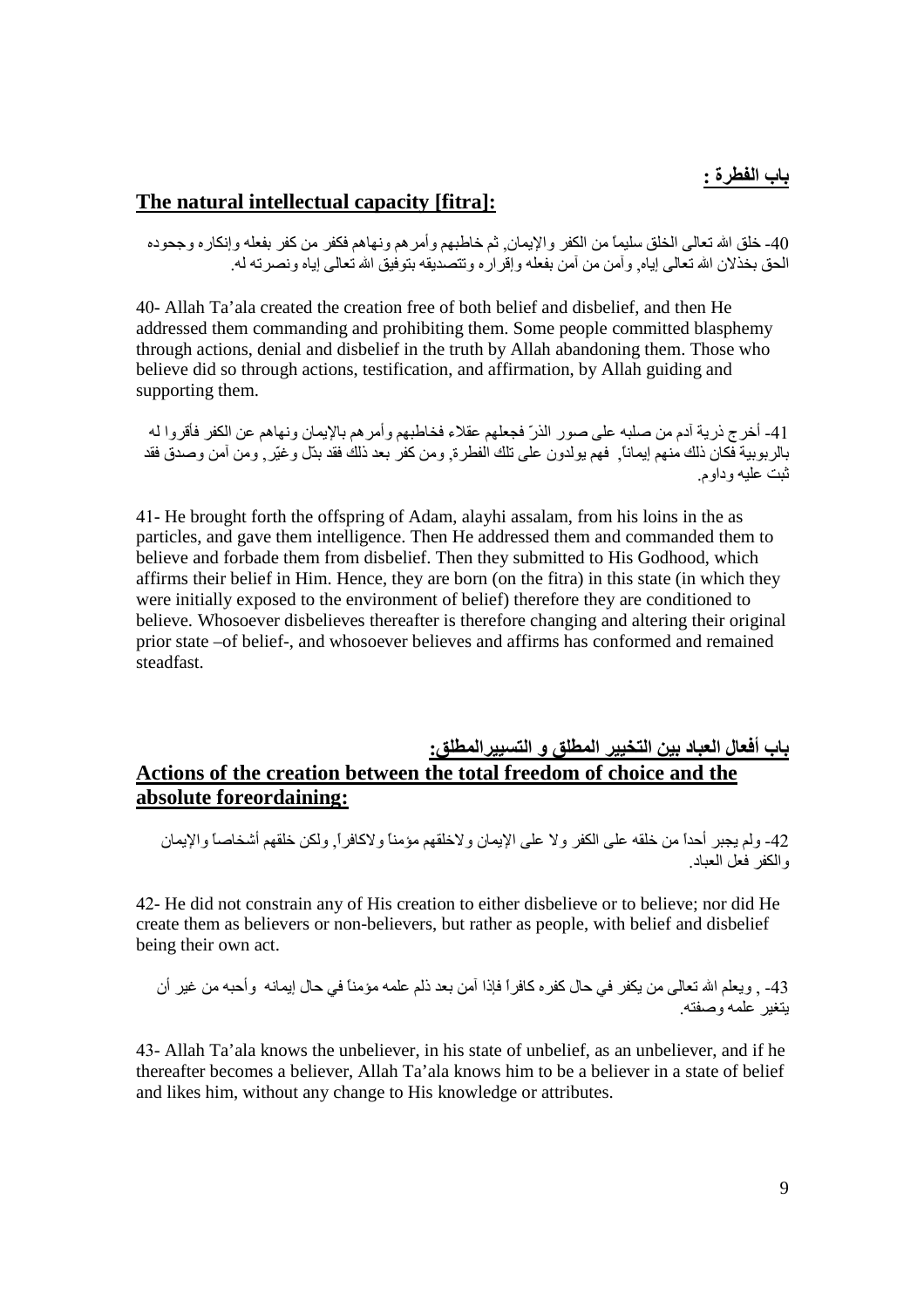44- وجميع أفعال العباد من الحركة والسكون كسبهم على الحقيقة والله تعالى خالقها وهي كلها بمشيئته وعلمه<br>وقضائه وقدره

44- All actions of the creation of Allah, whether motion or standstill are truly acquired by them; yet Allah Ta'ala is their creator. All of them are executed by His Will, Knowledge, Ruling, and Decree.

45- و الطاعات كلها كانت و اجبة بأمر الله تعالى و بمحبته و بر ضياه و علمه و مشبئته و قضائه و تقدير م

45- All acts of obedience are executed by the command, Love, Pleasure, Knowledge, Will, Ruling, and Decree of Allah Ta'ala.

46- و المعاصبي كلها بعلمه و قضائه و تقدير ه و مشيئته لابمحيته و لاير ضائه و لابأمر م

46- All acts of disobedience take place by His Knowledge, Ruling, Decree and Will, but not by His Love, Pleasure and Command.

### باب صفات الأنبياء وعصمتهم وبيان مقام النبي صلى الله تعالى عليه وآله وسلم:<br>The Prophets Attributes, their infallibility, and the high status of the Prophet, sallallahu alayhi wa aalihi wa sallam:

47- والأنبياء عليهم الصلاة والسلام كلهم منز هون عن الصغائر والكبائر والكفر والقبائح وقد كانت منهم ز لات وخطابا

47. The Prophets, Alayhem assalatu wassalam, are infallibles of all sins, whether major, minor, or disbelief, and of all that is detestable/distasteful. It may be, however, that they commit insignificant lapses and inaccuracies [those are not true errors, as they usually indicate choosing the good, not the best. Secondly and most importantly, the Prophets, alayhem assalam, are immediately alerted to any lapses, and constantly directed by Allah towards the best].

48- ومحمد عليه الصلاة والسلام حبيبه وعبده ورسوله ونبيه وصفيه ونقيه ولم يعبد الصنم ولم يشرك بالله تعالى<br>طرفة عين قط ولم يرتكب صغيرة ولا كبيرة قط

48. And Muhammad, alayhi assalatu wassalam, is His beloved, His worshipper, His Messenger, His Prophet, His pious one, and His Chosen One. He never worshipped idols, he never associated anything with Allah, not even for a blink of an eye, and he never committed a sin, major or minor, ever.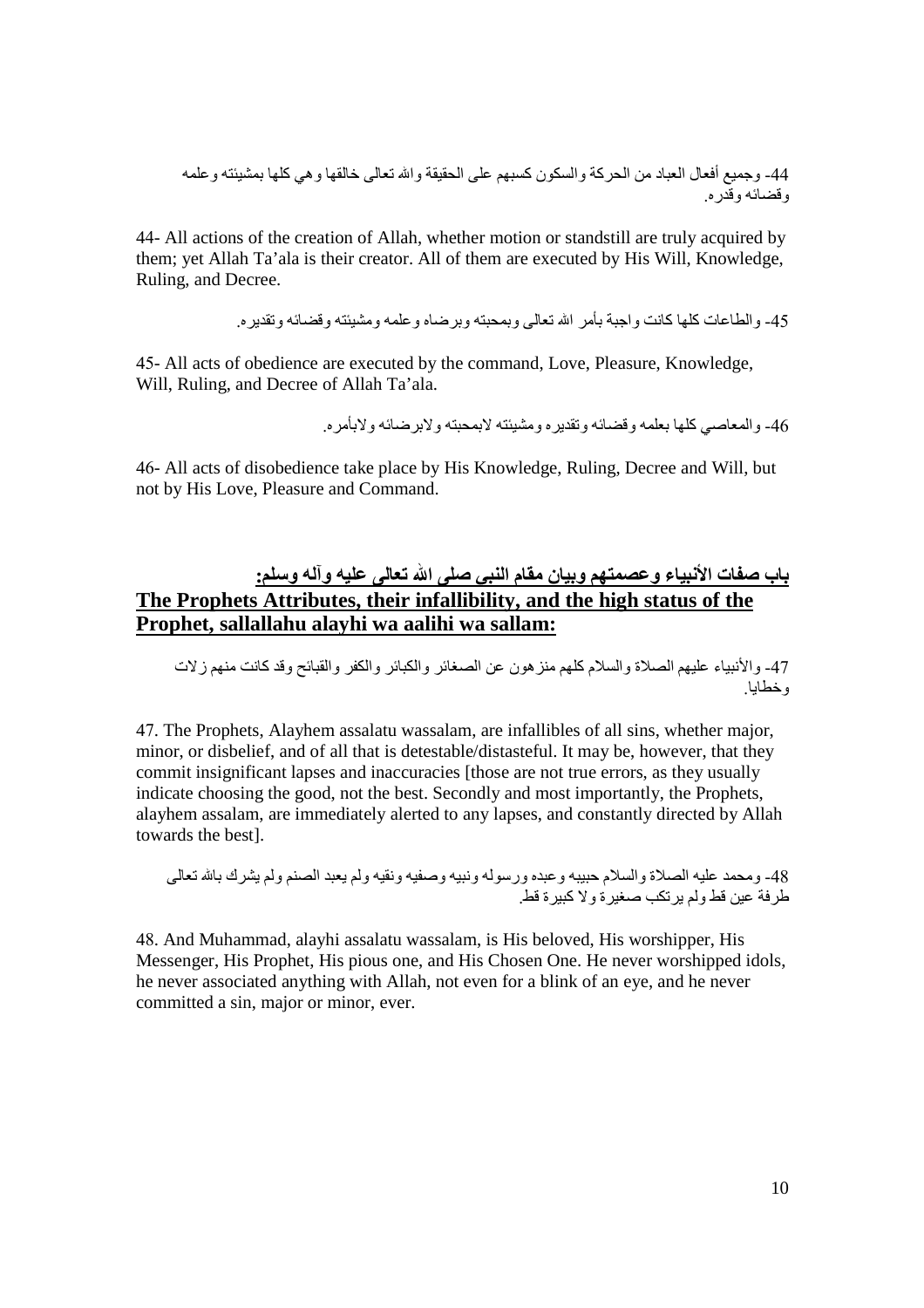#### باب الخلفاء الراشدين وكونهم على الحق وأهمية اتباعهم وولائهم رضى الله تعالى عنهم: The Righteous Caliphates, their righteous path and the importance of following and supporting them may Allah be pleased with them:

49- و أفضل الناس بعد النبيين عليهم الصلاة والسلام أبو بكر الصديق ثم عمر بن الخطاب الفاروق. ثم عثمان بن عفان ذو النورين تُم على بن أبي طالب المرتضى رصوان الله تعالى عليهم أجمعين عابدين ثابتين على الحق ومع الحق نتو لاهم جميعاً

49. The best of people after the Messengers of Allah, alayhem assalatu wassalam, are Abu Bakr as-Siddeeq, then 'Umar bin al-Khattab Al-Faruq; then 'Uthman bin 'Affan Thu-Nurayn [the one with two noors (lights)]; then 'Ali bin Abi Taleb Al-Murtada [the chosen one], may Allah be pleased with them all. They were all [true] worshippers, steadfast on the true path, remained [always] with the truth, and we declare our lovalty and love to all of them.

50- و لانذكر أحداً من أصبحاب رسول الله الا يخبر

50. We do not mention any of the Companions of the Messenger of Allah except righteously.

# باب عدم تكفير المسلم بالذنوب :<br>The danger of accusing a sinful Muslim with blasphemy:

51- ولا نكفر مسلماً بذنب من الذنوب وإن كانت كبيرة إذا لم يستحلها ولا نزيل عنه اسم الإيمان ونسميه مؤمناً حقيقة<sub>,</sub><br>ويجوز أن يكون مؤمناً فاسقاً غير كافر<sub>.</sub>

51. We do not declare any Muslim a blasphemer because of a sin, however grave, unless that Muslim considers the sin permissible. Nor do we revoke the status of belief from him; and we continue to call him a believer, genuinely. It is possible to be a sinful believer [deviant] without being a blasphemer.

<u>باب المسح والتراويح:</u>

#### Wiping the shoes and praying Taraweeh:

52- والمسح على الخفين سنة.

52. Wiping the Shoes [that fulfill the conditions] is a Sunna.

53- والتراويح في ليالي شهر رمضان سنة

53. The Taraweeh in nights of the month of Ramadan is a Sunna.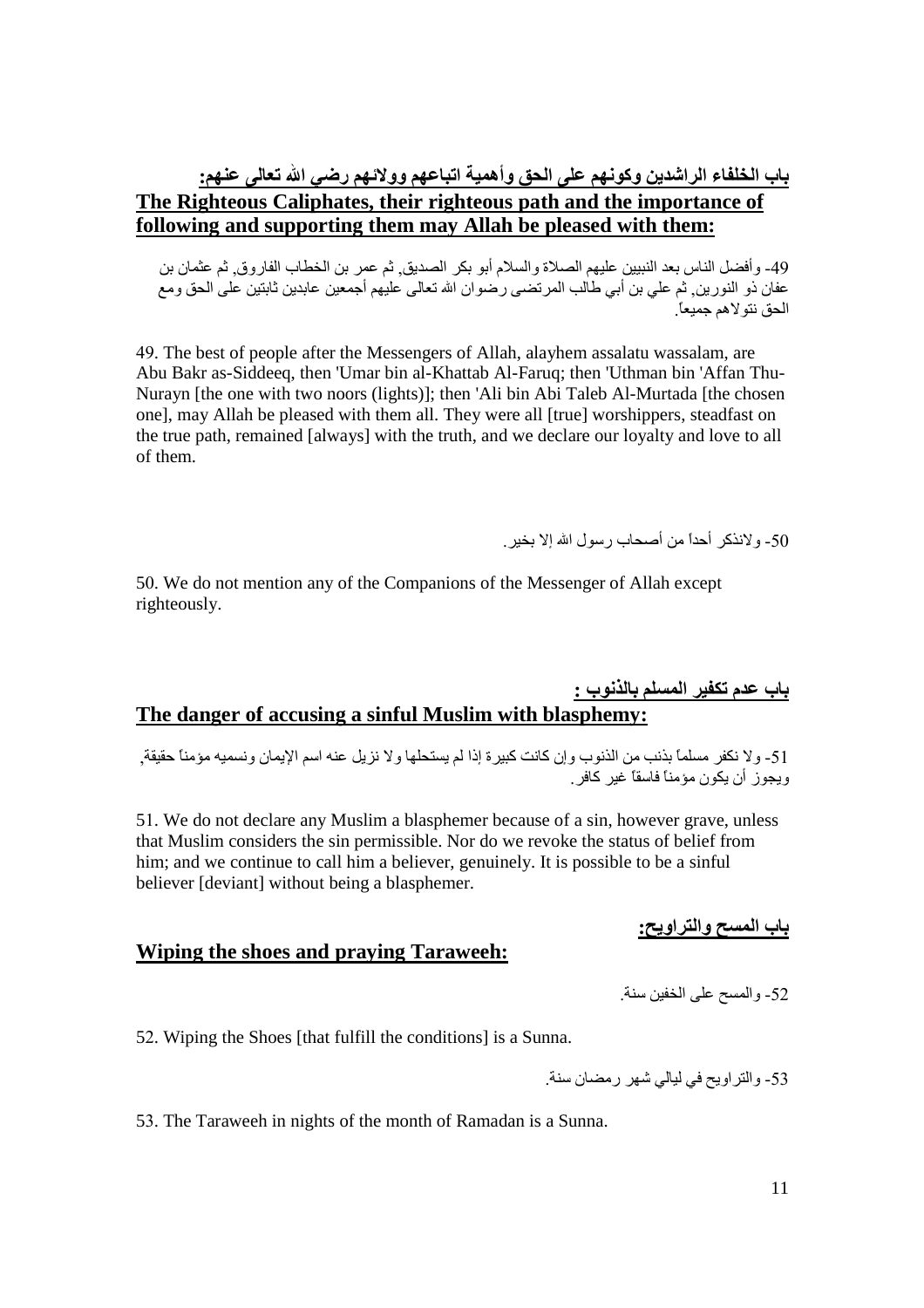## باب جواز الصلاة خلف البر والفاجر من المؤمنين وأن الإيمان يزيد فيدخل صاحبه الجنة وينقص<br>فيدخل صاحبه النار :

#### The increase and decrease of Faith (Iman):

54- و الصـلاة خلف كل برٍ ّ و فاجر ٍ من المؤ منين جائز ة.

54. Praying behind sinful or pious believers, is permissible.

55- ولانقول: إن المؤمن لاتضره الذنوب ولانقول: إنه لايدخل النار, ولانقول إنه يخلد فيها, وإن كان فاسقًا بعد أن يخر ج من الدنيا مؤمناً ِ

55. We do not say that the believer is not harmed by sins, we do not say that the believer does not enter Hellfire, nor do we say that a believer remains in Hellfire everlastingly, even if he was a sinner, as long as he departed this life on a state of belief.

56- ولانقول: إن حسناتنا مقبولة وسيئاتنا مغفورة كقول المرجئة. ولكن نقول: من عمل حسنة بجميع شر ائطها خالية بقلها منه وبثبيه عليها

56. We do not say, that our good deeds are -definitively-accepted, and our sins are forgiven, like the Mur'ji'ah. Rather we say that whoever does a good deed fulfilling all its conditions, free of invalidating flaws and nullifying contents, without having his deed voided through blasphemy and Riddah [departing Islam by deeds, actions, or words] until departing this life on the state of belief, Allah Ta'ala will not repeal his good deeds, rather He accepts it from him, and rewards him for it.

57- وما كان من السيئات دون الشرك والكفر ولم يتب عنها صاحبها حتى مات مؤمناً فإنه في مشيئة الله تعالى إن شاء عذبه بالنار , وإن شاء عفا عنه ولم بعذبه بالنار أصلاً إ

57. As for sins less than blasphemy and disbelief, for which the one who committed them did not repent from them, but died on the state of belief, then he is subject to Allah Ta'ala's will, which may punish him in Hellfire or forgive him, without punishing him at all.

باب الشرك الأصغر <u>.</u>

#### **The Conspicuous Shirk:**

58- والرباء إذا وقع في عمل من الأعمال فإنه ببطل أجر ه وكذلك العجب.

58. Associating Ostentation with any deed leads to voiding its reward, and so would arrogance.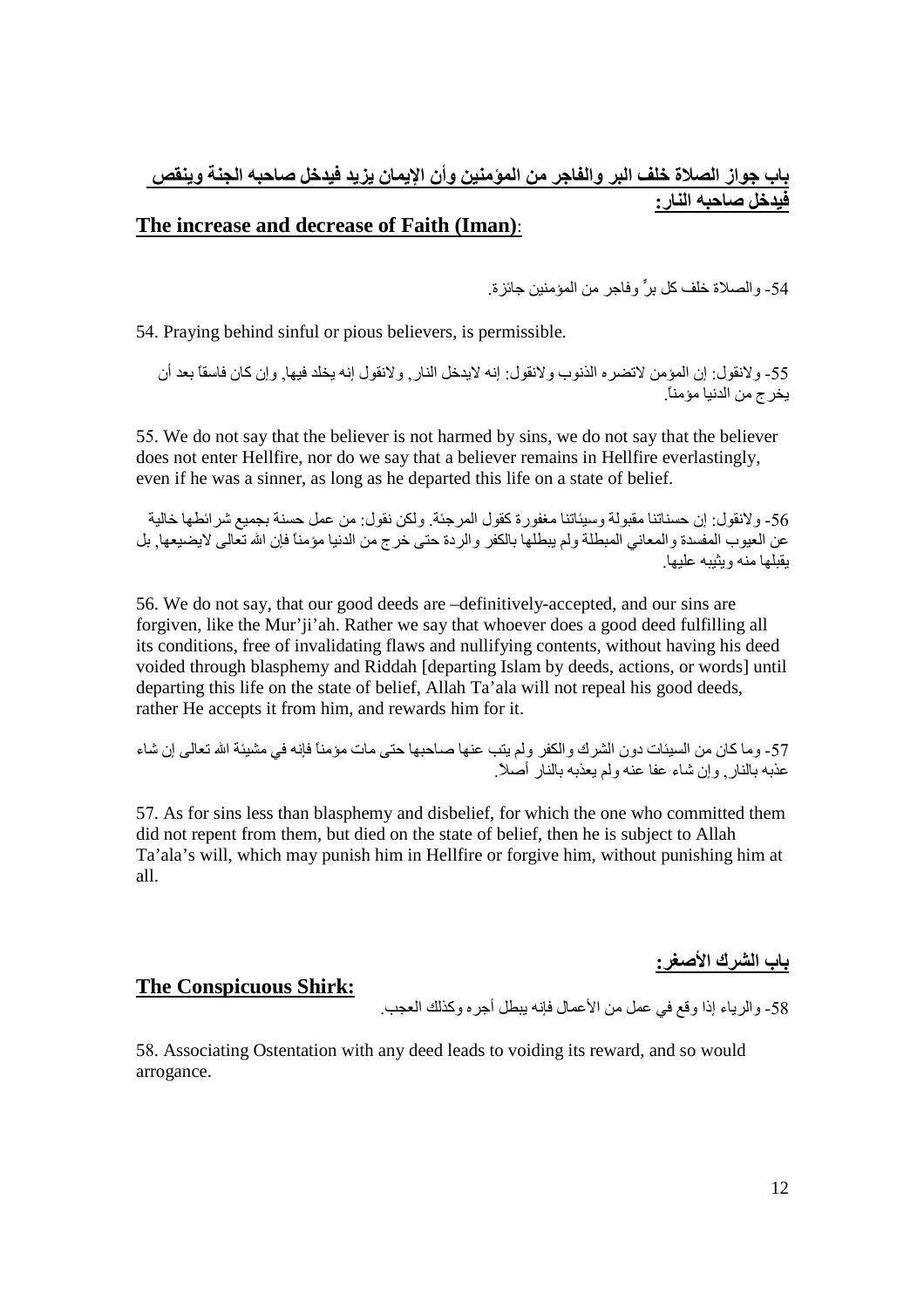### باب المعجزات والكرامات والإستدراج:<br>Miracles (Mu'jizat), supernatural wonders (karamat) and beguiling:

59- و الآبات ثابتة للأنبياء و الكر امات للأو لباء حق

59. Miracles (mu'iiza) are ordained to the Prophets, and the supernatural wonders (karama) ordained to the pious people (awliya), are all true.

60- وأما التي تكون لأعدائه مثل إبليس وفر عون والدجّال مما رُوي في الأخبار أنه كان ويكون لهم لانسميها آيات و لاكر امات. ولَّكن نسميها قضاء حاجات لهم. وذلك لأن الله تعالى يقصيُّ حاجات أعدائه استدر اجاً لهم وعقوبة لهم فيغترون به ويزدادون طغيانا وكفرأ وذلك كُلُّه حائز وممكن

60. Supernatural wonders performed by the enemies of Allah, such as Satan, Pharaoh and the Anti-Christ (Daijal), which are recorded in narrations as having happened in the past or will happen in the future, are neither miraculous nor wondrous. Rather we believe it is simply to facilitate their desires, because Allah Ta'ala facilitates the needs [istidraaj] of His enemies to beguile and punish them, so they are fooled, hence, they increase in tyranny and blasphemy. All of that is permissible and possible.

#### باب وجوب الأزلية ونفي التشبيه عن الله تعالى وصفاته:

#### Eternity and uprooting [Tashbeeh] anthropomorphism regarding the **Attributes of Allah:**

61- وكان الله تعالى خالقاً قبل أن بخلق ور از قاً قبل أن بر ز ق

61. Allah Ta'ala was eternally The Creator before He created and The Provider before He provided.

62- والله تعالى يُرِي الأخرة ويراه المؤمنون وهم في الجنة بأعين رؤوسهم بلا تشبيه ولاكيفية ولايكون بينه وبين خلقه مسافة

62. Allah Ta'ala is seen in the Hereafter, and the believers in Paradise will see Him with their eyes, without Tashbeeh (anthropomorphism; attributing Him with attributes of the creation), or a "how" modality, nor is there a physical distance between Him and His creation.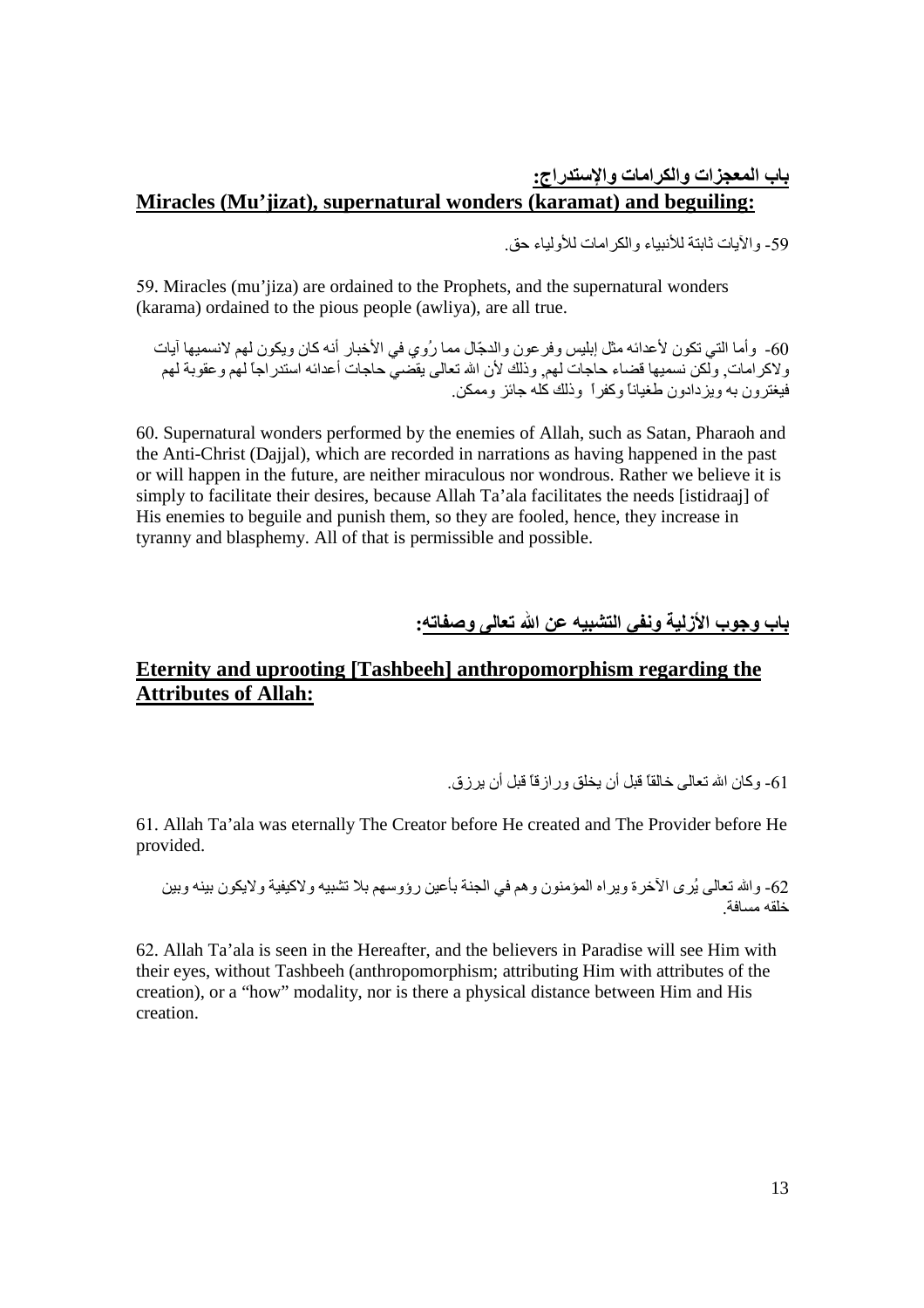#### Believers are equal in the basics of Iman:

63- والإبمان هو الإقرار والتصديق

63. Al-Iman Jessence of Beliefl is testification and affirmation.

64\_ وابمان أهل السماء و الأر ض لا يزيد و لاينقض من جهة المؤمن به ويزيد وينقص من جهة البقين والتصديق

64. The Iman Jessence of faith of those in heavens and on earth does not increase or decrease with respect to the content of [essential] faith, but [is vulnerable to] increase and decrease with respect to the [level] of conviction and affirmation.

65- والمؤمنون مستوون في الإيمان والتوحيد متفاضلون في الأعمال

65. All believers are equal in Iman [essence of faith] and Tawheed [monotheism], but they vary in their deeds.

66- والإسلام هو التسليم والانقباد لأوامر الله تعالم .

66. Islam is submission and surrender to the commands of Allah Ta'ala.

67- فمن طريق اللغة فرق بين الإيمان والإسلام ولكن لايكون إيمان بلا اسلام, ولايوجد إسلام بلا إيمان وهما كالظهر مع البطن ِ

67. Linguistically, there is a difference between Iman [faith] and Islam, but there cannot be Iman [faith] without Islam, and there is no Islam without Iman [faith], they are like the outer and inner part [of one thing].

بـاب مـعرفحة الله تـعالمي:

#### **Knowing Allah Ta'ala:**

68- والدين اسم واقع على الإيمان والإسلام والشر ائع كلها ٍ

68. Faith [deen] is a term covering Iman [faith] and Islam, and all revealed laws.

69- نعرف الله تعالى حق معرفته كما وصف الله نفسه في كتابه بجمبع صفاته

69. We can only know Allah Ta'ala righteously by what He attributed Himself in His Book, and all His attributes [of Perfection].

70- وليس بقدر أحد أن بعيد الله تعالى حق عبادته كما هو أهل له ٍ ولكنه بعيده بأمر ه كما أمر بكتابه وسنة ر سو له

70- No one can worship Allah Ta'ala perfectly as He deserves to be worshipped, but [the best way is that] one worships Him according to His orders, as He commanded in His Book and the Sunnah [tradition] of His Messenger.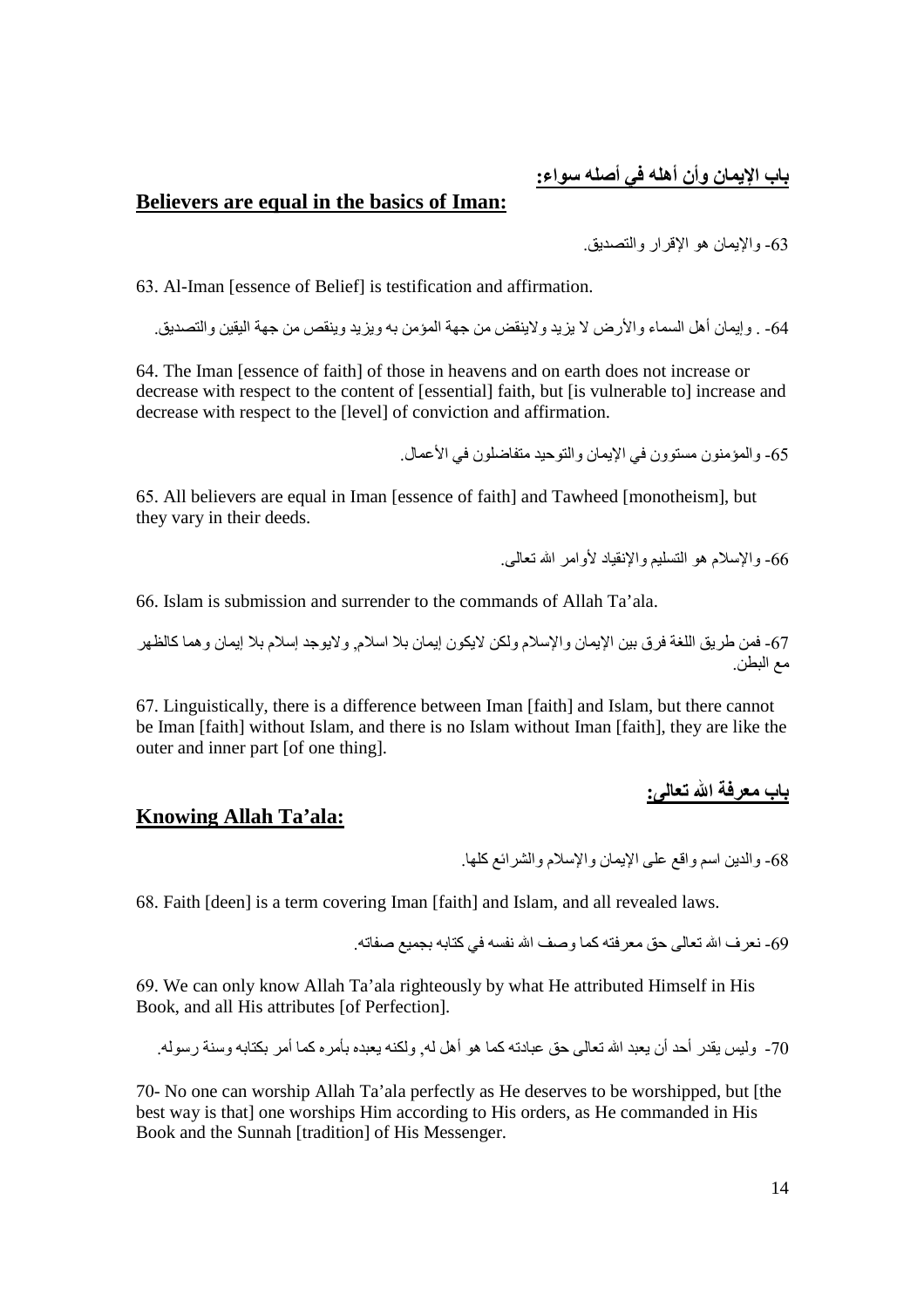71- All believers are equal [in being charged to seek] knowledge, conviction, reliance, love, satisfaction, fear, hope, and the belief in that. But they differ in other than the essential belief in the aforementioned.

### باب أن نعم الله تعالى فضل وعقابه عدل:<br>The endowments of Allah Ta'ala are due to His generosity and punishment from Him is just:

72- و الله تعالى متفضل على عباده عادل قد بعطي من الثو اب أضعاف ما بستو جبه العبد تفضلاً منه ِ

72- Allah Ta'ala is generous with His worshippers, and just. He may give them a greater reward than they deserve, all due to His generosity.

73- وقد بعاقب على الذنب عدلاً منه وقد بعفو فضلاً منه

73- He may punish [the sinners] for their sins because He is Just, and may forgive them because of His generosity.

### باب شفاعة الأنبياء والشفاعة العظمى للحبيب المصطفى صلى الله عليه وآله وسلم والميزان والحوض:<br>The intercession of the Prophets, the Mizaan, the Basin, and the intercession of our beloved Prophet, sallallahu alayhi wa aalihi wa sallam:

74- وشفاعة الأنبياء عليهم الصلاة والسلام حق

74- The intercession of the Prophets, alayhem assalatu wassalam, is a fact.

75- حق وشفاعة نبينا عليه الصلاة السلام للمؤمنين المذنبين ولأهل الكبائر منهم المستوجبين للعقاب حق ثابت

75- And the intercession of our Prophet, alayhi [wa alihi] assalatu wassalam, for the sinful believers and those among them who committed grave sins and are [consequently] deserving of punishment, is an established fact.

76- ووزن الأعمال بالميزان بوم القيامة حق

76. Weighing the deeds on the scale on the Day of Judgment is a fact.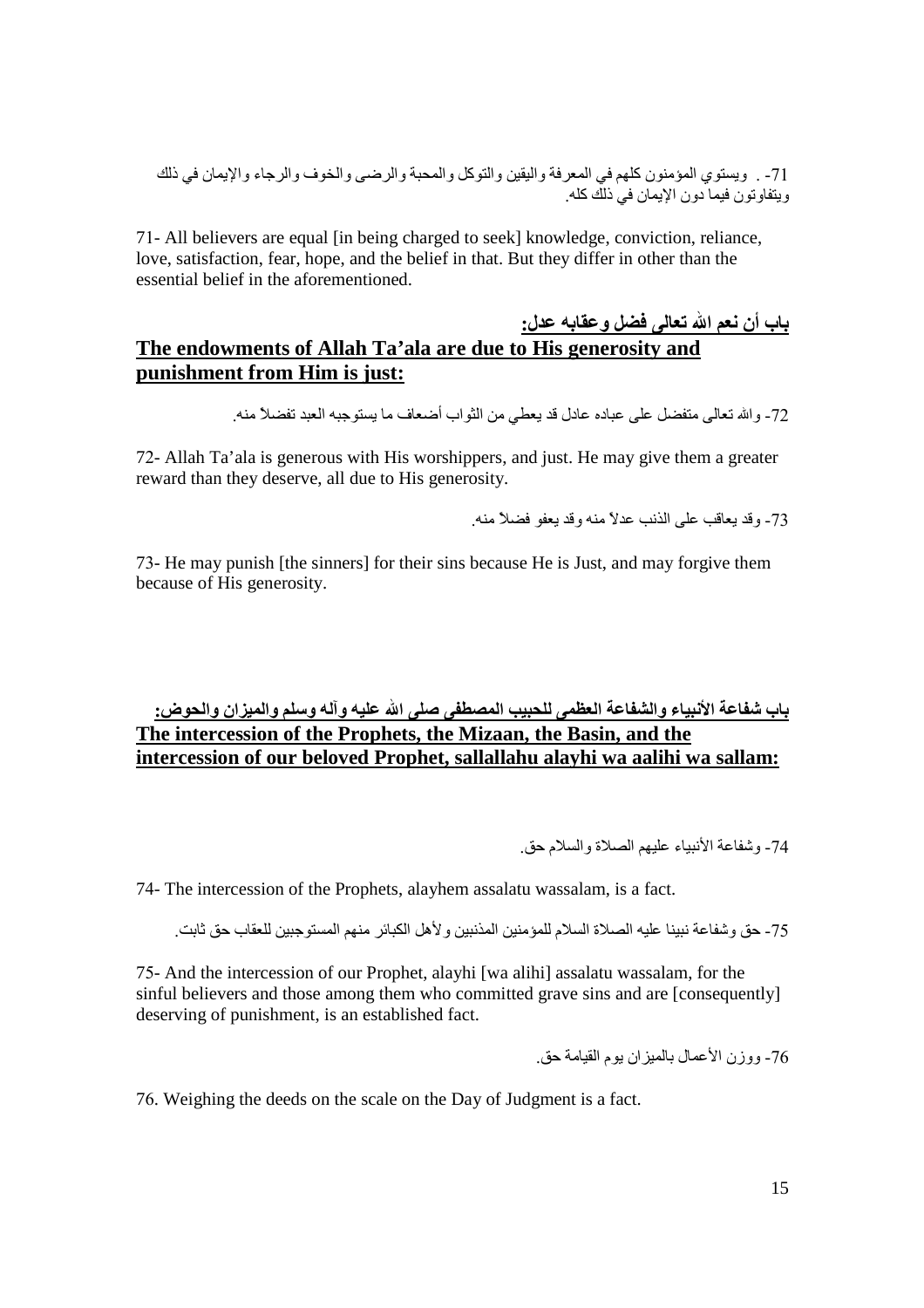77- وحوض النبي عليه الصلاة والسلا م حق.

77. The Basin of the Prophet, alayhi -wa alihi- assalatu wassalam, is a fact.

78- والقصاص فيما بين الخصوم بالحسنات يوم القيامة حق وإن لم تكن لهم الحسنات فطرح السيئات عليهم حق حائز

78. Retribution among enemies on the Day of Judgment is a fact, through redistribution of the rewards [for their good deeds]. If they have no rewards [for their good deeds] left, then redistributing the burden of evil deeds to them [from their opponents] is a true possibility.

#### باب عدم فناء الجنة والنار خلافاً للفلاسفة والكفرة: The existence of Paradise and Hellfire is everlasting, contrary to deviant philosophers and blasphemers:

79- والجنة والنار مخلوقتان اليوم لاتفنيان أبدأ و لاتموت الحور العين أبدأ

79. Paradise and Hellfire [are already created, and] exist today, and will never perish. The [Hur I'een in Paradise] shall never die.

80- و لا بِفنے عقاب الله تعالٰے و ثو ابه سر مداً

80. The punishment and the reward of Allah Ta'ala, never ceases everlastingly.

باب الهداية والإضلال<u>:</u>

#### The Guidance and Misguidance by Allah Ta'ala:

81- والله تعالى بهدي من بشاء فضلاً منه

81. Allah Ta'ala guides whomsoever He wants because of His generosity.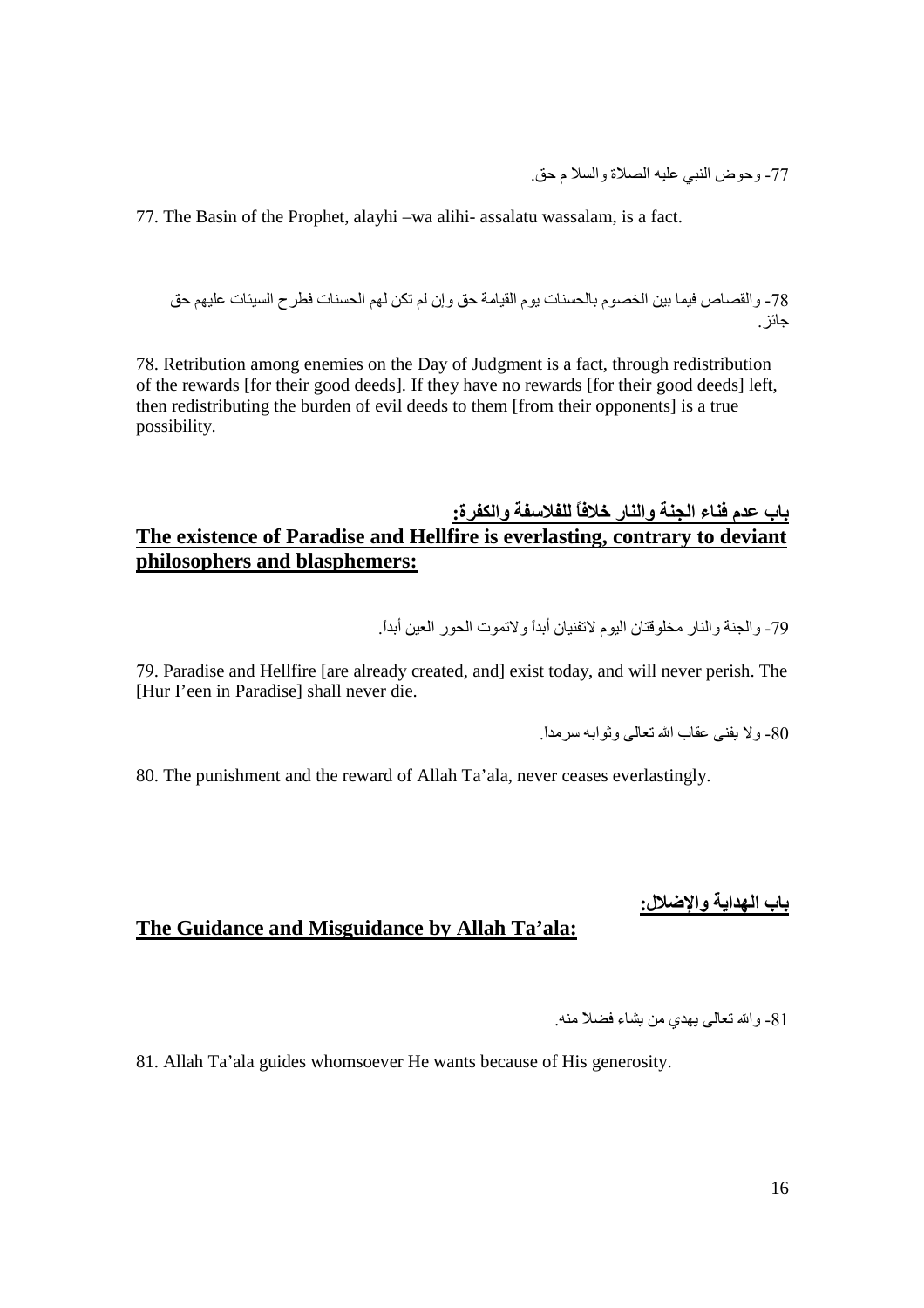82- ويضل من يشاء عدلاً منه<sub>.</sub> وإضلاله خذلانه<sub>.</sub> وتفسير الخذلان أن لا يوفق العبد إلى مايرضاه منه وهو عدل منه<sub>.</sub>

82. And He misguides whomsoever He wants out of His justice, and His misguiding is by forsaking him, and the meaning of forsaking [someone] consists in not facilitating for him to attain the Pleasure of Allah, which is just from Him.

83- وكذا عقوبة المخذول على المعصبة

83. And punishing the forsaken because of committed sins is just.

84- ولايجوز أن نقول: إن الشيطان يسلب الإيمان من العبد المؤمن قهراً وجبراً, ولكن نقول العبد يدع الإيمان<br>فحينئذ يسلبه منه الشيطان

84. It is not permissible for us to say: "Satan yanks faith from mankind forcefully, and unwillingly." Rather we say: "when man abandons his faith, then Satan snatches it from him"

باب عالم البرزخ والسؤال:

#### The next world –in the grave- [Al-Barzakh]:

85- وسؤال منكر ونكير حق كائن في القبر .

85. The questioning in the grave [shortly after death] by Munkar and Nakeer is a fact.

86- وإعادة الروح إلى جسد العبد في قبر ه حق.

86. The rejoin of the soul [and mind] to the body [shortly after death for questioning] of mankind is a fact.

87- وضغطة القبر وعذابه حق كائن للكفار كلهم ولبعض عصاة المؤمنين

87. The tightening of the grave and the punishment therein is an inevitable fact affecting all blasphemers and some sinful believers.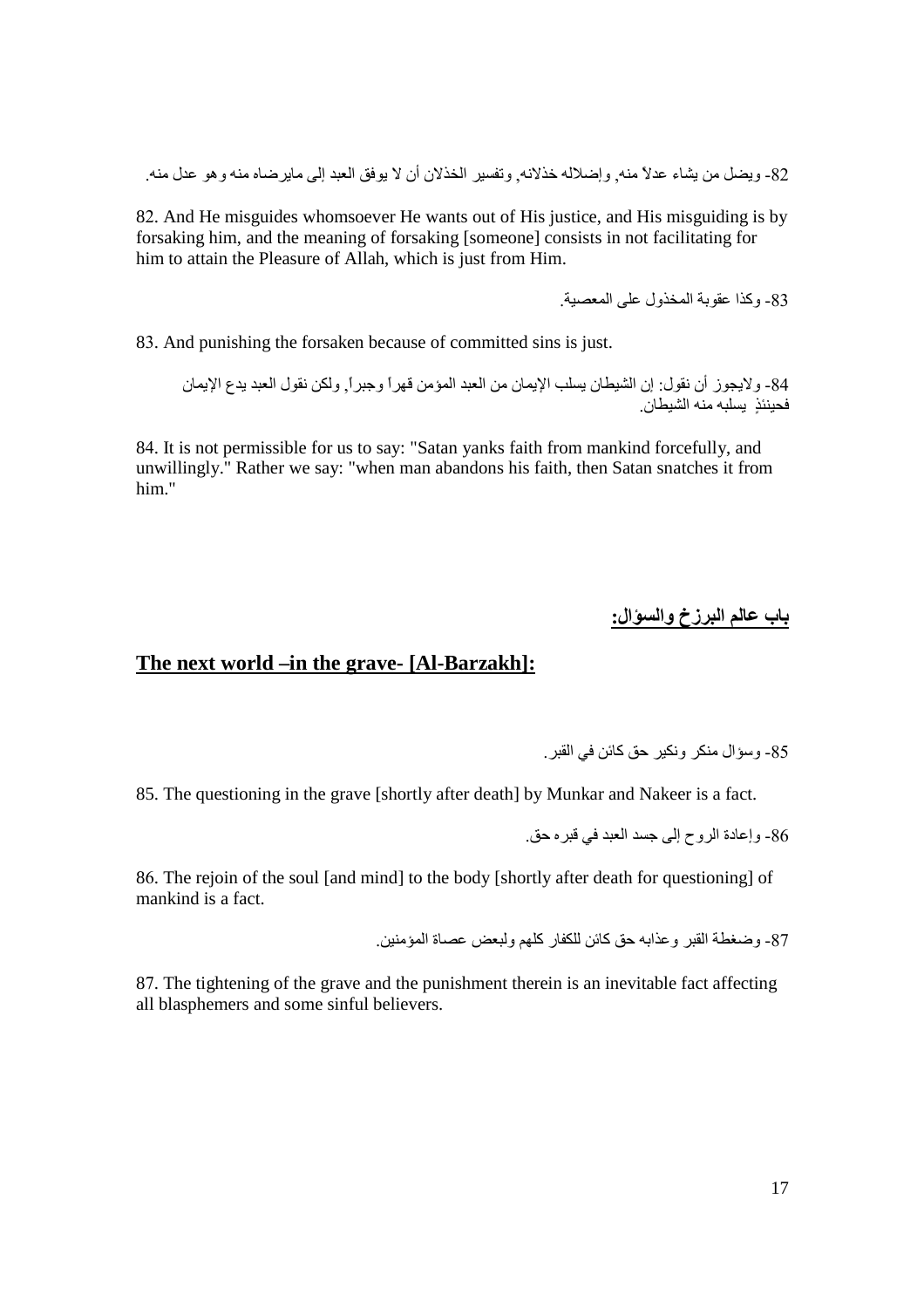### باب التشديد على الاعتصام بالتنزيه ونفى التشبيه عن الله جلَّ وعلا:<br>Emphasis on pure Tawheed and avoiding Tashbeeh [anthropomorphism]:

88- وكل شيء ذكره العلماء بالفارسية من صفات الله تعالمي عَزَّ اسمه فجائز القول به سوى اليد بالفارسية<sub>,</sub> ويجوز أن<br>يقال:بروي خداي عز وجل بلا تشبيه وكيفية<sub>.</sub>

88. Everything about the attributes of Allah Ta'ala, which the scholars quoted in the Persian language maybe mentioned [as such], with exception of Yad (which literally may mean hand). It maybe said "bro khodai" [which literally may mean the face of God,"] He is exalted and glorified above the attributes of the creation, without likening Him to the creation nor a "how" [modality].

89- وليس قرب الله تعالى ولابعده من طريق طول المسافة وقصر ها<sub>,</sub> ولكن على معنى الكرامة والهوان والمطيع<br>قريب منه بلا كيف<sub>,</sub> والعاصيي بعيد عنه بلا كيف

89. Being Close to or far from Allah Ta'ala does not refer to spatial distance, great or small. Rather they refer to the honor rank or disgrace [of someone]. Hence, the obedient [worshipper] is close to Him, without a 'how" [modality]. And the sinner is far from Him, without a "how" [modality].

90- والقرب والبعد والاقبال بقع على المُناجي

90. Closeness, and farness or approaching [from Allah] captivates the beseecher.

.91 و كذلك جو ار ه في الجنة و الو قو ف بين بديه بلا كيفية.

91. Proximity to Allah Ta'ala in Paradise and standing between His hands are without a "how". [The Imam considers these meanings as "mutashabeh", hence, the proximity mentioned does not entail physical distance, and between His hands does not refer to limbs, organs nor places or spaces, it means standing before Him, and that does not entail physical distance, or place].

<u>باب فضائل آيات الفرآن:</u>

#### The status of the Our'anic verses:

92- والقر أن مُنز ل علي رسول الله صلبي الله عليه وسلم و هو في المصباحف مكتوب.

92. The Qur'an was revealed to the Prophet of Allah, sallallahu alayhi -wa aalihi- wa sallam, and it is inscribed in the "Mus'haf" [collections of leaves constituting the Glorious Qur'an].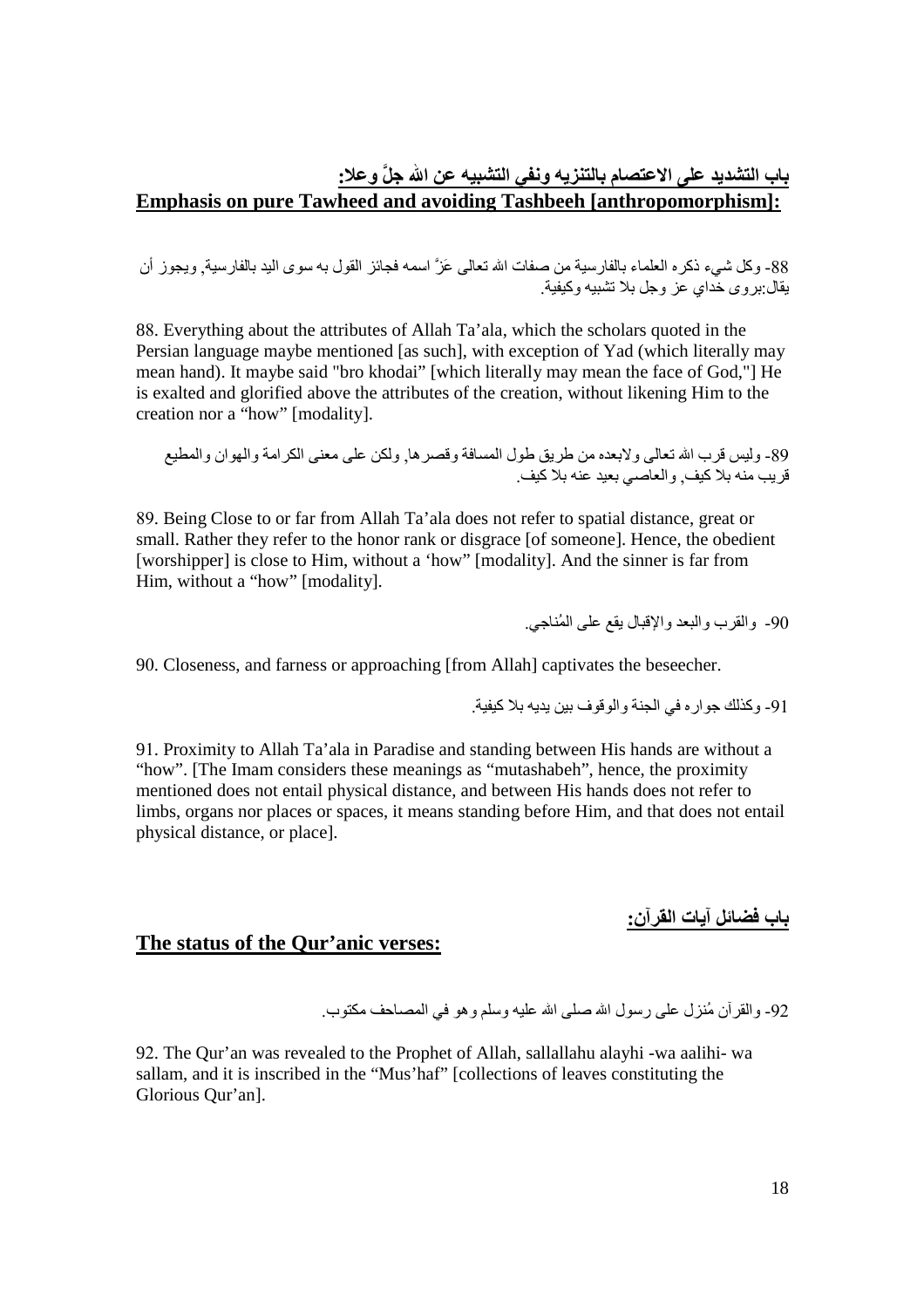93- وأيات القرأن في معنى الكلام كلها مستوية في الفضيلة والعظمة<sub>،</sub> إلا أن لبعضها فضيلة الذكر وفضيلة المذكور مثل أية الكرسي لأن المذكور فيها جلال الله تعالى وعظمته وصفاته فاجتمعت فيها فضبلتان فضبلة الذكر وفضبلة المذكور

93. The verses of the Qur'an, reflecting the objectives [of the verses], are equal in honor and magnificence; some, however, are have [a combination] of its own honor, in addition to the Glory of its content. An example is Ayatul-Kursi, because it mentions the Majesty, Glory, and attributes [of perfection] of Allah. Hence, it has a combination of honor, the honor of being a Glorious Qur'anic verse, and the Glory of what's mentioned in it [the Glorious Attributes of Perfection of Allah].

94- و لبعضها فضبلة الذكر فحسب مثل قصة الكفار ¸ و لبس للمذكو ر فيها فضل و هم الكفار ¸

94. Other verses have the honor of being a Glorious ayah only. An example is [ayahs] containing] the story of blasphemers, there is no honor to those who are mentioned in the ayah because they are blasphemers.

95- وكذلك الأسماء والصفات كلها مستوية في العظمة والفضل لاتفاوت بينهما.

95. Similarly, all the Names of Superiority and the Attributes of Perfection are equal in their honor and magnificence; there is no difference among them.

## باب أولاد النبي صلى الله عليه وآله وسلم:<br>The children of the Prophet, sallallahu alayhi wa aalihi wa sallam:

96- وقاسم وطاهر وابراهيم كانوا بني رسول الله صلى الله عليه وسلم وفاطمة ورقية وزينب وأم كلثوم كن جميعاً بنات رسول الله صلى الله عليه وسلم ورضى عنهن

96. Qasem, Taher and Ibrahim are the sons of the Messenger of Allah, sallallahu alayhi – wa alihi wa salam. Fatima, Rugayyah, Zaynab, and Ummu-Kulthoom are all the daughters of the Prophet of Allah, sallallahi alayhi -wa alihi wasallam, and may Allah be pleased with them.